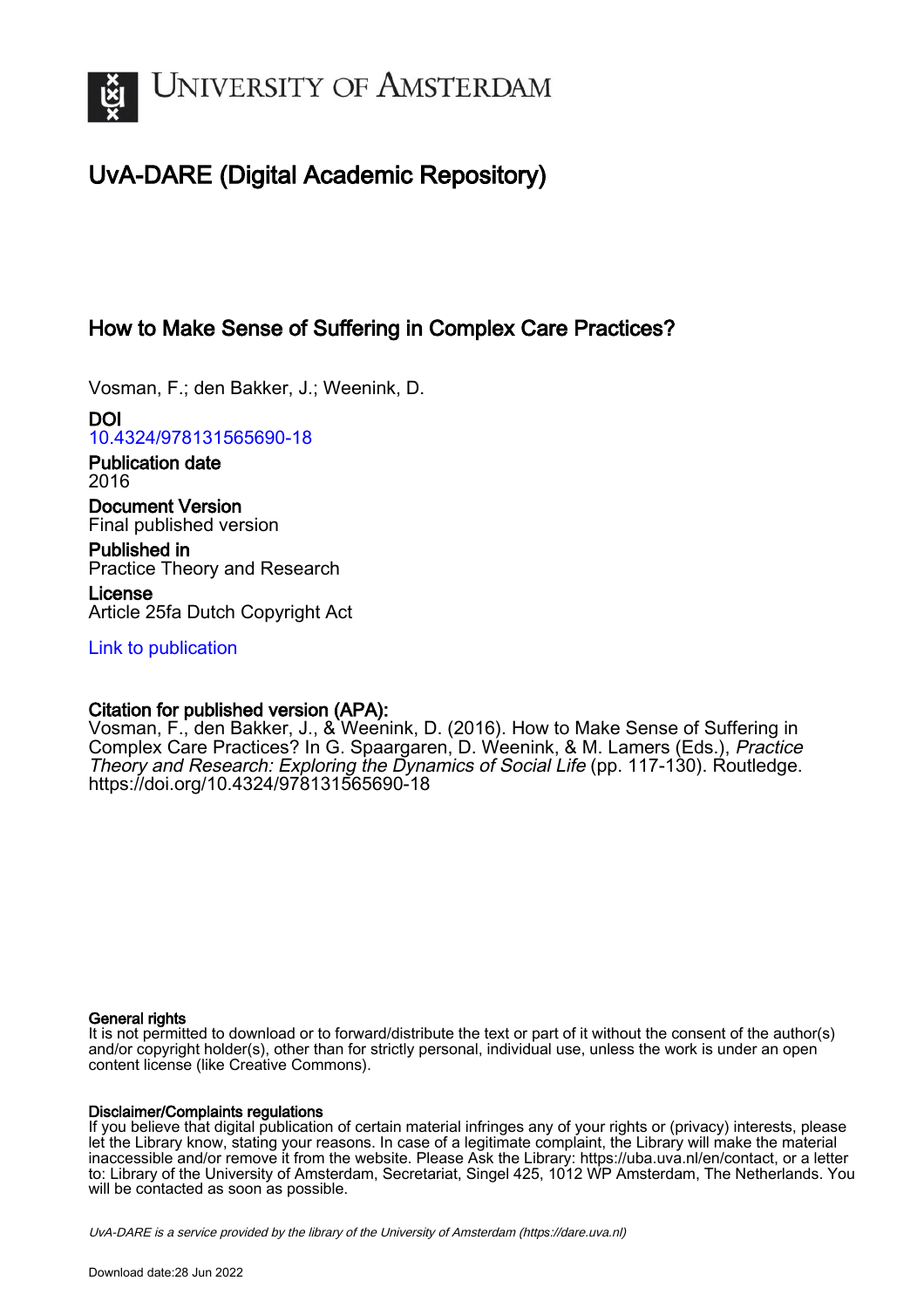# **How to make sense of suffering in complex care practices?**

*Frans Vosman, Jan den Bakker and Don Weenink*

## **Introduction**

This chapter focuses on the tension between complexity of caring practices and the normative dimension of providing good care. The question we raise in this chapter is whether practice theory provides conceptual space for the good of the patient, being a vulnerable person, longing for cure and support in dire times, receiving care under conditions of complexity? Our answer is that this is possible, by considering the epistemological and moral position of a patient as someone dealing with illness and social vulnerability as well ('precarity'). The very character of being a patient is that he or she is suffering. Suffering, however, is not specific to patients. As the French philosopher Paul Ricoeur puts it, suffering and more broadly being the subject of forces displays what is common to all humans. People are 'passible': they constantly undergo processes, they are subject to time and material circumstances, such as heat, light and air pressure (Ricoeur, 1986: 125). People also constantly undergo acts of other people (pep talk, admonishments, putting a needle in one's back for diagnostic reasons, caressing fingers). And people undergo diseases. Of course some diseases are self- inflicted. But even then, when the disease is raging or slumbering in the body, people undergo it: they feel the contractions, the throbbing pain, the itching. People are also actors but with the constant reality of being 'passible'. Thus Ricoeur balances his idea of human agency with his observation that people are sentient beings undergoing situations, time and space; they are both subjects and objects and often at the same time. The neologism *passibilité* points at something different than passivity. When passivity means remaining without action, *passibility* does indicate movements: inner movements, even if people are not always consciously aware of them. Undergoing evokes inner movements: repulsion, attraction, contraction etcetera. In ethics this interplay of action and undergoing realities is a major shift: what if human acts are not just reigned by intention, decision, will, by principles, by duty, by rational accounts of consequences but by mere passibility as well? We thus propose that it is not evident that a patient is an actor in care practices similar to the acting roles of nurses, physicians, care managers; patients should not be seen as co- players in this field.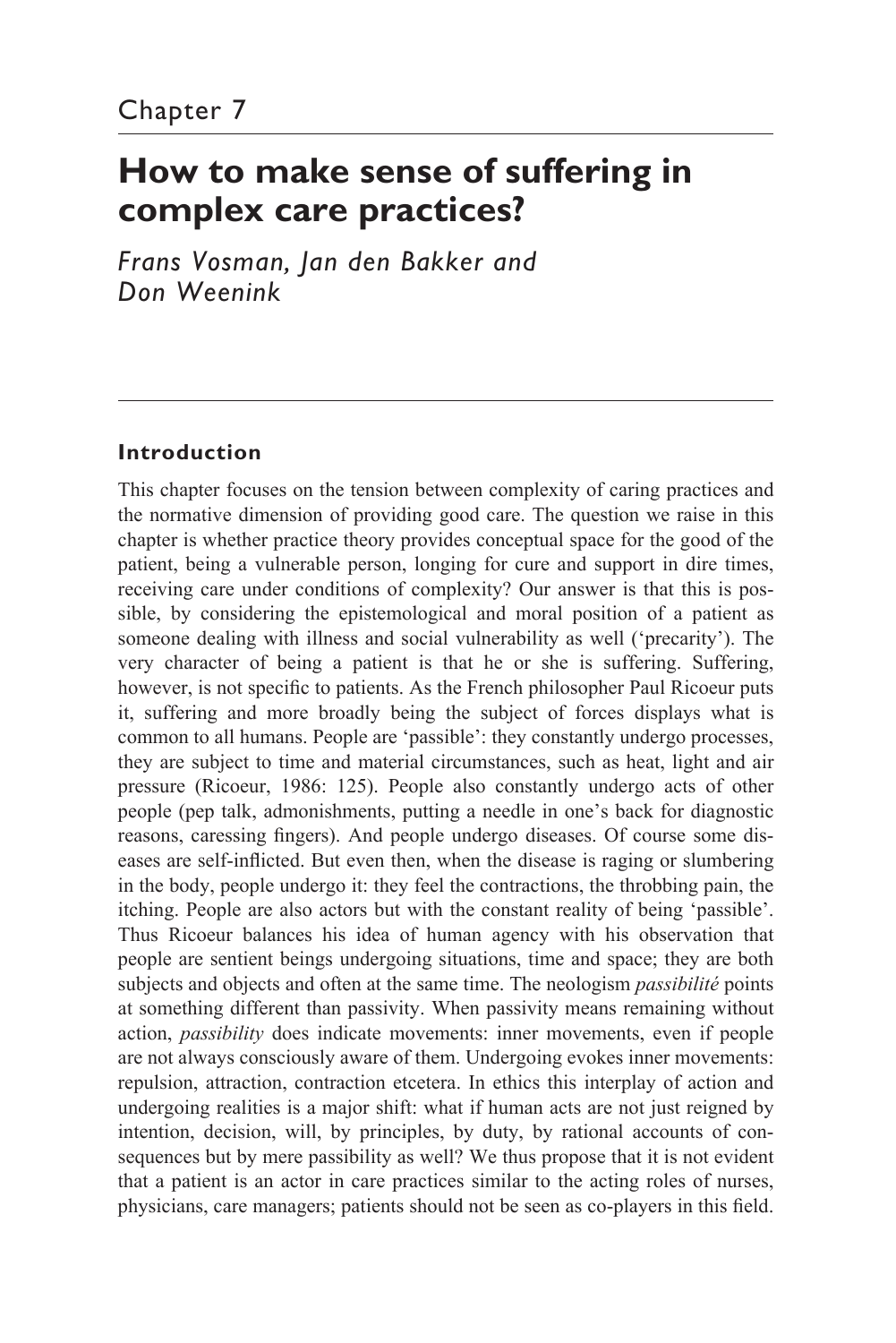In this chapter, we will take up the issue of whether the passibility and vulnerability of patients can be weaved in a practices oriented conceptualization of complex care.

 While our aim is to offer a conceptual contribution to practice theory, our considerations are based on five years of qualitative empirical research (2009–2014) of the first two authors in a general hospital in the Netherlands. As care ethicists, we were (and are) interested in how good care can come about and how it can turn, in an instant, into bad care (see Tronto 1993 and Held 2006 on the philosophical ethics of care and caring).

We have shadowed patients waiting for hours in the emergency room; we have witnessed astonishingly good care and unnecessary incriminating acting by one and the same physician on the very same day; we observed the use of high tech and physicians at particular moments relying on more classical experience based diagnostics; we shadowed and interviewed nurses on their rounds distributing medicine while using a computerized safety system, pointing to just one example of the prominent role of materiality in care practices. Complexity became a more and more predominant issue during our observations. Standing explanations from organization theory, interesting as they are, were not satisfying, as suffering of patients or even 'harm added by care' (Van Heijst, 2011) were absent in them. If an organization is an arrangement of things, people, ideas or activities (Hatch, 2011) the lack of any telos, and the absence of any conceptualization of the substance of the work, and the experiences that it brings about, render that definition problematic. Such a formal definition of an organization is theoretically weak: that what is done and what is experienced seems irrelevant (cf. Pellegrino, 2001). As Lyotard has analysed there is no such thing as a 'nil institution', an organization defined as devoid from content. Thus, the presence of patients *constitute* the carework in a hospital, they are not just add-ons to an already existing, morally neutral organization.

 As we were sceptical of theories concentrating on complexity that leave out the substance of care and the normative, we were looking for a theory that could serve us better as a heuristic tool for our research. We needed a theory that could help to dig up matters of concern to those working and being ill in the hospital organization and which is also capable of capturing issues of complexity and normativity. How could caring, suffering and the high complexity of the late modern hospital be adequately theorized? We side with Annemarie Mol (2003) as she emphasizes 'that what is enacted' in an organization. However, we do not concentrate, as she does, on the enactment of the body multiple or perhaps disease multiple in various care practices in which health care is leading. Rather, we wanted to understand the very nature of being a patient: the one who is suffering, undergoing both the disease and the care practice. We are interested in the complaints and concerns of patients as they come for assistance and help to doctors, nurses, physiotherapists, nutrition experts, and we are interested in the actions of the care professionals as they take place in the highly complex setting of the hospital too. Any theory that is of heuristic value to our research would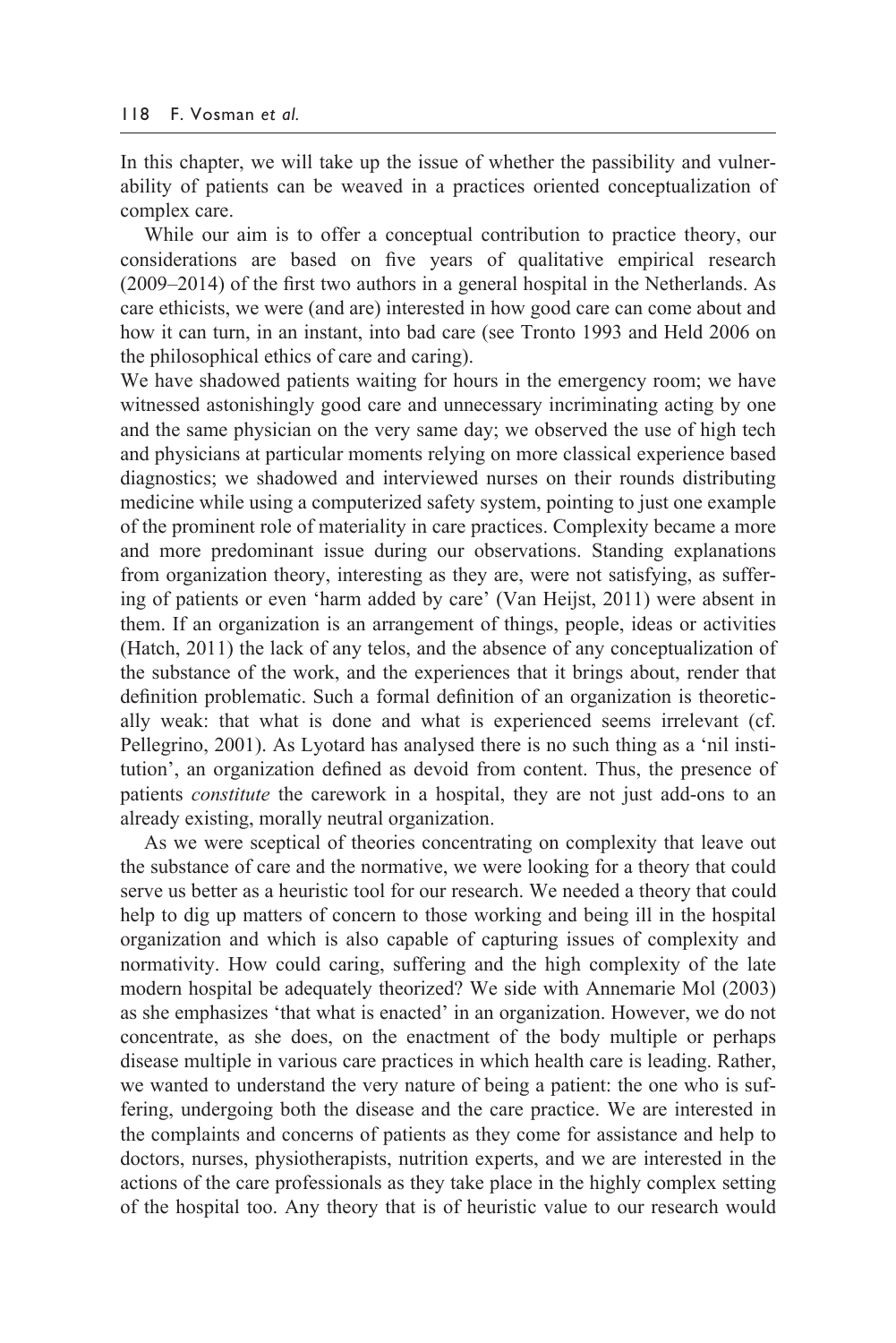have to contain these interests. We adopted a practice approach to understand what the complexity of the organization and the work processes are about, while staying loyal to the fact that people enter a hospital because they are ill, suffer, recover, are in pain or die as well as to the fact that health care workers have professional concerns of their own. The understanding of complex care practices cannot come about if these realities are neglected.

 In what follows, we first will discuss what complexity in hospital settings is about. Second, we ask how the moral good of the patient can be understood under conditions of such complexity. After that, we discuss how and to what extent practice theory allows taking the nature of being a patient seriously in complex care practices.

#### **Complexity in the hospital**

Complexity in an organization appears when 'things relate but don't add up' as Annemarie Mol and John Law put it (Mol and Law, 2002: 1). With regard to hospitals there is ever increasing complexity but also a constant effort to reduce complexity: the activity of complexity reduction, mostly not grounded on an idea of how the hospital should be, but as relentless labour to keep basic work processes going. And there is good reason to that. Complexity is enhanced by trends that are helpful (e.g. the introduction of new technologies that offer better chances for less harmful intervention) but burdensome as well: it burdens the work of care givers and often it draws attention away from the patients and their suffering. As we are interested in hospital care practice in its present form, permeated by complexity and the question of how good care is conceivable under such conditions, we will have to get a more detailed picture of that complexity.

 There is a range of factors that bring about complexity in hospital care. Ongoing specialization is one. In his critical approach of three review studies on upcoming themes in medicine, Cooke (2013), a physician himself, calls these factors 'megatrends'. 'Across medicine, specialties are becoming subspecialized, and subspecialties are developing sub-subspecialties'. One of the leading theorists on complexity, philosopher Edgar Morin (2011), argues that what he calls the hyperspecialization in the medical and nursing professions, is one of the hardest form of complexity to cope with: communication between the representatives of the subdisciplines is becoming increasingly difficult the more the medical domains are splitting up (Morin, 2011). Specificity wins from generality.

 The upswing of technology in care is a second factor of increasing complexity. Even if the official goals of medicine are about quality of care enhancement, this pursuit is in fact accompanied by enhancing technology. Technology here points at the broad range of technology usage, ranging from computerized communication, registration, and management systems used in the hospital as well as to high tech medicine, like in neurosurgical robots, nano- technological diagnostic and therapeutic devices but also telemedicine for patients with cardiac vascular conditions. The technological development within domains of medicine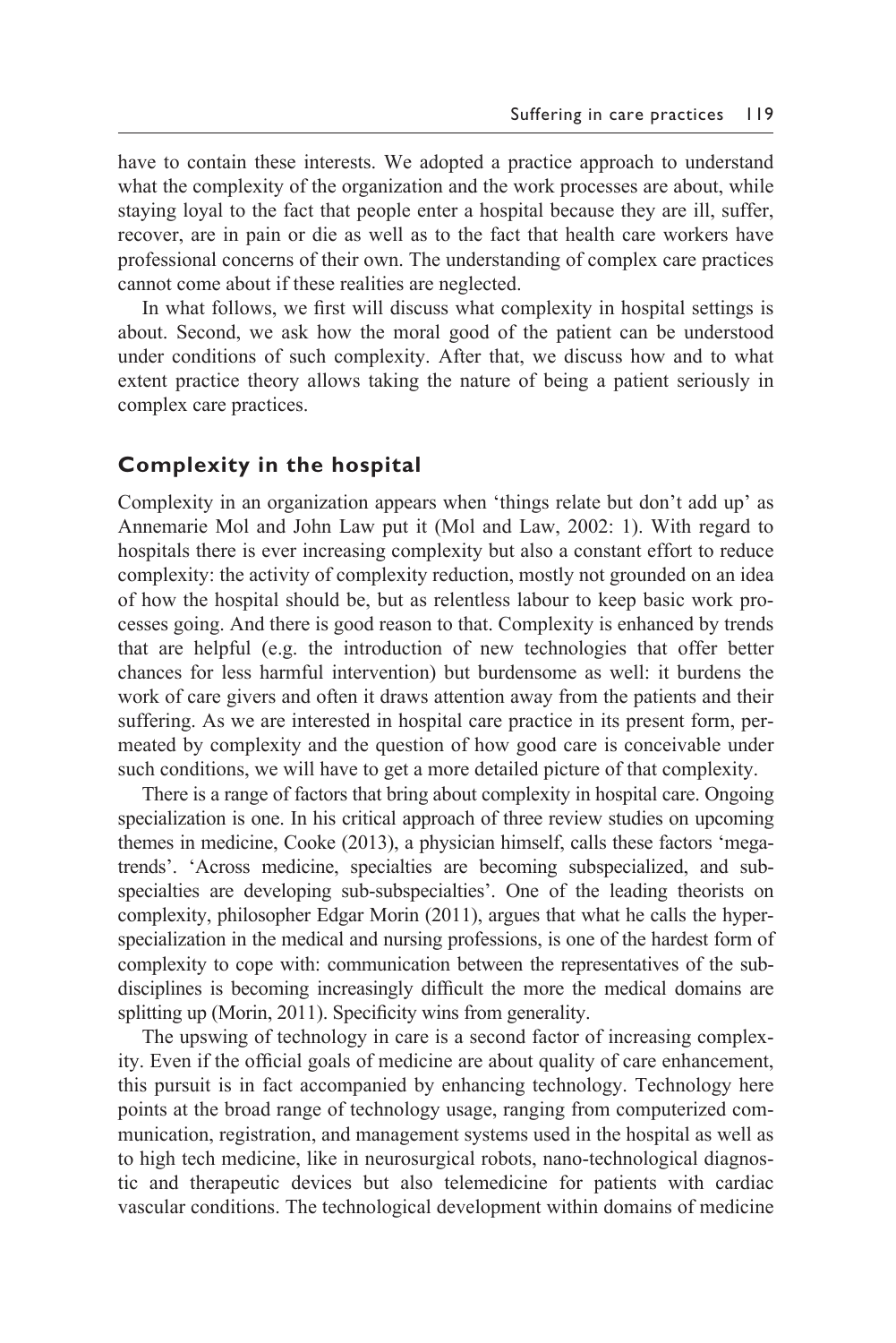and nursing has been considerable and is a driver in complexity: systems have to work together, they take time and tend to absorb the attention of caregivers. This technology is not just about handy devices, it also affects patients. To cite Cooke on this: 'Critical moments of human experience – from conception to death – are now technologically mediated or forestalled.' He points at the difficulty but also the urgency to 'understand the effect on patients and their loved ones of the "technologizing" of these fundamental elements of human existence'. In that sense the practice of medicine in hospital becomes more complex as physicians have to take control over the effects of technology, also in their relationship with patients.

 There is another source of complexity growth next to the internal factors of specialization and technology: societal pressure. As there is high pressure on hospital governance to ensure patient safety, control systems have been brought into place, like for instance drug delivery systems. The same goes for demands to increase transparency of hospital outcomes, resulting in reports to be delivered to society and the intervention of controlling and monitoring organizations (governmental agencies and insurance companies). It also goes for the constant political tendency towards austerity measures. The systems installed in hospitals aim at producing desired effects (e.g. no mistakes with drug deliveries, immediate clarity about how any hospital deals with her outcomes, clarity about costs), which involves time consuming labour of physicians, nurses, managers and staff. Even if figures may vary slightly, both physicians and nurses in a hospital setting tend to spend about 30 per cent of their working hours on documentation and registration, mostly via computerized systems (Füchtbauer *et al.*, 2013). While these systems were intended to reduce complexity, they unintendedly increase complexity as well. Complexity here means: while tackling issues of uncertainty, uncertainty grows; while trying to deal with the concatenation of processes the entanglement of them grows (see De Haan and Rotmans, 2011, on Dutch health care systems).

 It appears that the problems and misunderstandings that are brought about by complexity, notably in the form of hyper-specialization, are often seen as communication problems. Jeffs *et al.* (2013) have shown that the urge for more communication is reflex like, for example, when doctors notice that serious problems and misunderstandings arise at the moment when patients are taken from intensive care to the ward. Jeffs *et al.* notice in their qualitative study that physicians act as if they are 'working in silos'. Zwarenstein *et al.* (2013) note that the appeal 'Let's communicate and work in teams' seems to be rhetorical and seems to represent a hope for the future, rather than an attainable goal. We have encountered similar, mantra-like talk during our fieldwork. The talk about 'more communication' as a solution for complexity occurred at many instances without ever raising the question why this talk, going on for many years, did not lead to any satisfying results. The talk seems reductionist, as if more communication can match the forces that create an ever increasing number of specialized practices that make up social life in the hospital. Similarly, Ament *et al.* (2014)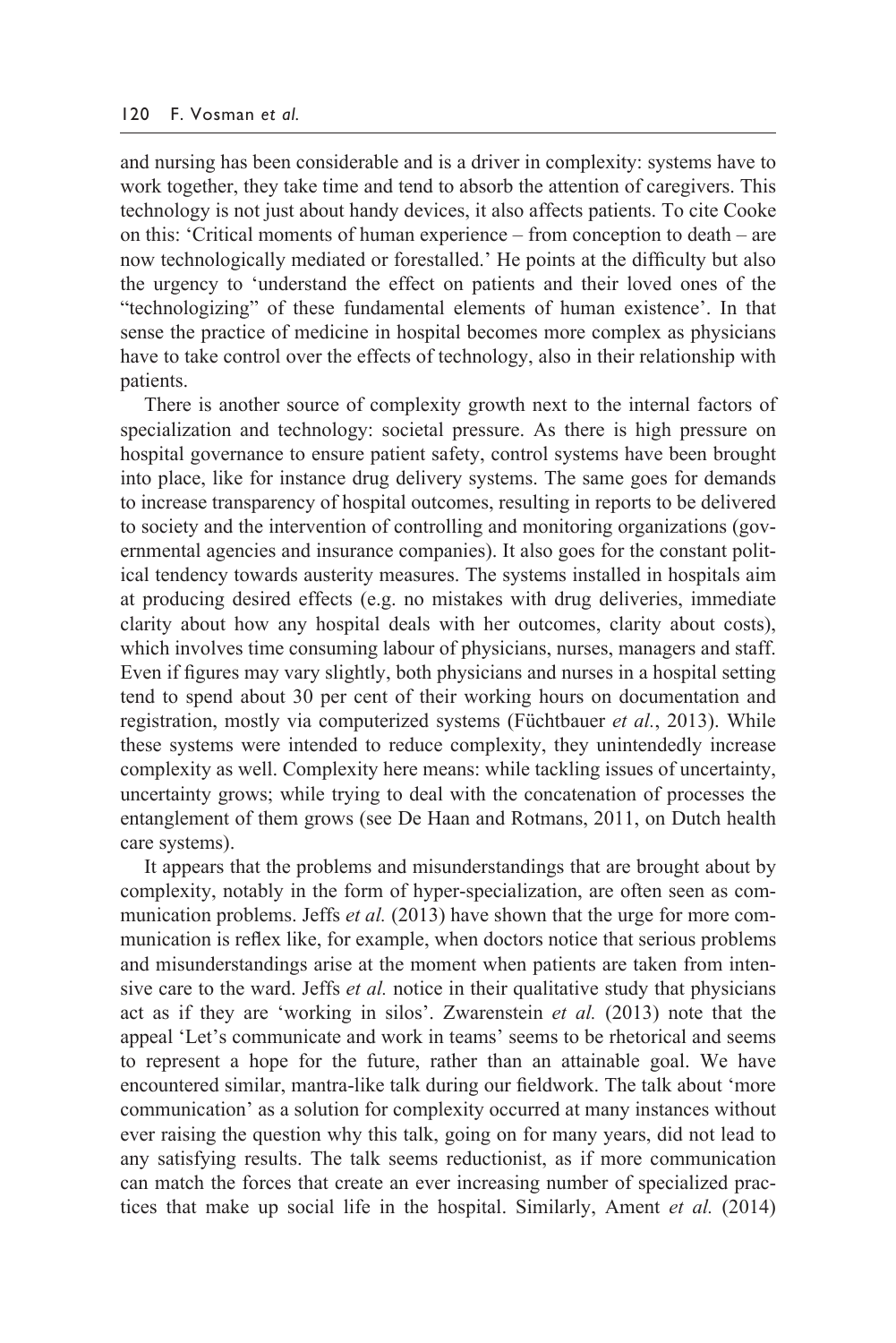provide a set of measures to increase communication and collaboration (administrative reminders, involving a coordinator, booster meetings, working agreements), but they curiously leave aside the very substance of hospital care: the treatment of very sick patients. This brings us back to our original concern: the provision of good care in complex care practices.

## **Good care under conditions of complexity**

Drawing on his extensive ethnographic research on nursing in hospitals, Chambliss (1996) points at ethical problems that are created by the organization. He explicitly wants to refrain from so called 'classical' ethical issues, often phrased as dilemmas, which revolve around the work of nurses and physicians. Instead, Chambliss focuses the attention on ethical issues that are created by the way work is structured in the hospital. More specifically, Chambliss argues that they result from the struggle of the hospital with complexity. These new ethical issues are hard to understand when using classical ethical distinctions like intention or choice. They are not simply or predominantly a matter of choices by actors, nor are they a matter of attaching a moral value to an act. Rather, they are about the moral substance of the interacting itself. As actors participate in complexity ridden bundles of caring practices where buildings, technology and administrative monitoring are pervasive, it is necessary to find out how this complexity affects the moral dimension of care. The moral dimension is not restricted to the realm of purposive action by the participants, like physicians, nurses and managers. Indeed, the moral dimension is in the practice itself. This implies a recasting of what moral care is about. We do stick to the idea that the good concerns the well- being of the patient, which is dependent on the health care work and the healing process. However, under conditions of complexity we have to take into account how the different elements of practices bring about morally good care. Thus, for instance, when technology shapes the work of care givers and takes a hold on the existential experiences of patients, we cannot reduce morality to what the physician did or did not do. Before we elaborate further on how the goodness of care can be brought about in complex care practices, we will first outline how the hospital can be conceptualized from a practice oriented approach.

## **A practice theoretical view on hospital complexity**

Practice theory is about how people act in arrangements of people and things. We can identify an organization as such an arrangement 'as they happen' (Schatzki, 2006). Theories of practices are in the plural, drawing on sources as different as Heidegger, Wittgenstein, Marx and Bourdieu. But they share a common interest in how people, materiality and bodyliness interact to bring something about. Theodore Schatzki (1996: 289) typifies a practice as: 'a temporary unfolding and spatially dispersed sets (or nexuses) of doings and sayings'.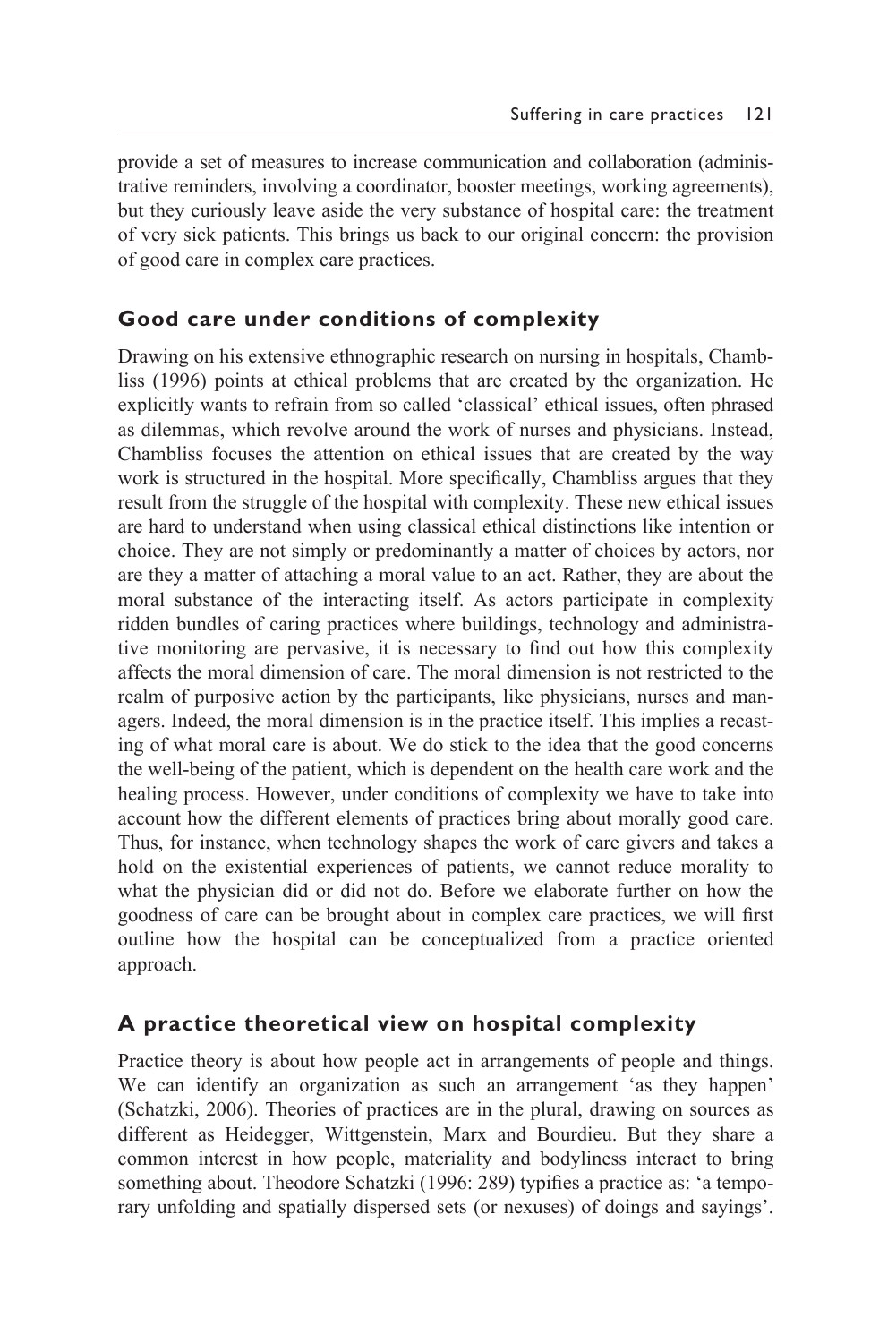Schatzki installs a tension between the agency of participants on the one hand and the doing of a practice that 'befalls' participants on the other hand (Schatzki, 2010: 170). Participants are *in* a practice and in that sense the practice is upon them, comprises them; they are not sovereign leaders of a practice. Manidis and Scheeres (2013) have shown how this is a fruitful view on how physicians and nurses act institutionally. It is exactly this distribution of (moral) responsibility over both participants and the practice itself which provides an entry to conceptualize the ethics of good caring practices. Similarly, the work of German sociologist Robert Schmidt is helpful to conceive of care as a practice, leaving the idea of morality concentrated in human actorship behind. This postponement of normativity allows arriving at a more apt ethical understanding of care work (like the work done by nurses, physicians and managers), as we are not bothered by what Schmidt – with Bourdieu – calls a 'scholastic ethical misapprehension' (Schmidt, 2012: 35–37). The scholastic position means that actors are seen as dominating action, the normative wish that free will of man reigns over action and is projected on the reality of action, which Schmidt calls 'misleading' (Schmidt, 2012: 37). The praxeological view is that acts and their actors are part of a practice. One cannot follow up acts and actors as long as we see them as sovereign to a practice, which evidently they are not, imbued as they are in a practice, reacting, instead of being free floating minds. We can thus leave (scholastic) ethics behind in order to establish a kind of ethics that fits to complexity, after reframing action within practice. In this respect, Caldwell (2012) speaks of a *paradox*: in order to reclaim agency in an organization, to impose responsibilities on agents in a field, notions like individual intensionality should be replaced by their acting as meshed in a practice. Thus following a practice approach does not mean to dump normativity, but rather (1) making a detour of analysis what a practice is about; (2) of reframing action within practice; and (3) then at another position than previously thought and conceptually imposed, recast moral concerns.

 In practice theory, the idea of sovereign actors is replaced by the idea of participants being co- actors, intervening in the environment with other participants and with materiality: the technology and physical space that shape their acting. Schmidt (2012) indicates that nobody acts in isolation, we always ground our doings on what others did before us. In a general hospital, 365 days a year and 24 hours a day, this is quite evident. We can add: shift after shift takes over and passes on. According to Schmidt there is no 'zero zone': there is no such thing as 'the' blueprint hospital care practice, a zero zone before the actual practice takes place. Doctors, nurses enter a practice that was already there. They are just participating in labour that was going on already and will go on after them. It is important to note that this analytical, non- normative view does not remove initiative, nor some kind of freedom, nor responsibilities from participants. Rather, the 'subject' enacts a game that has been played already before the enactment. There is no *auctor originalis* outside the practice, all on the field have the game within themselves. Schmidt resists the separation between ideas and action, as the practice itself, the interplay on the field, determines what is done (Schmidt,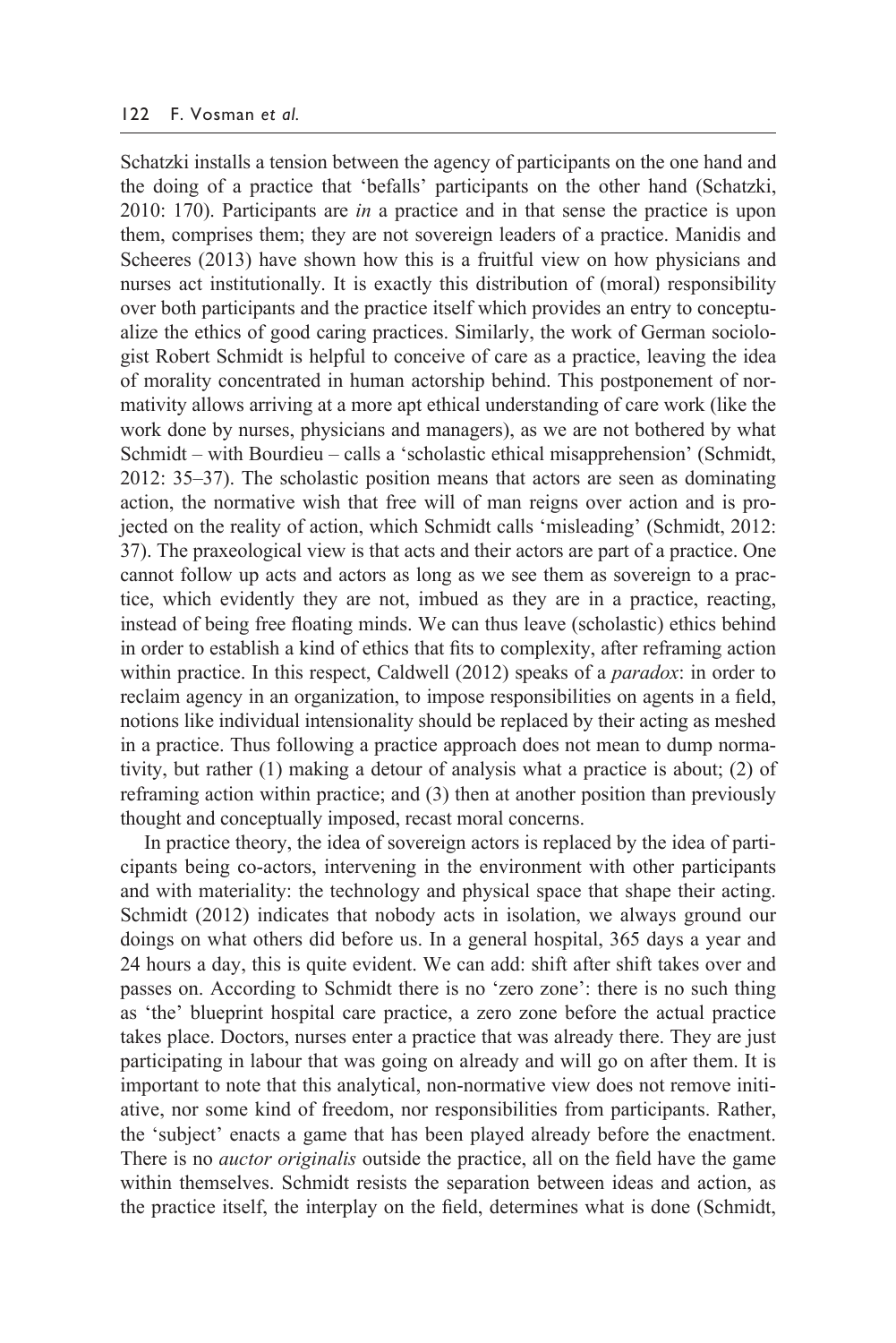2012: 38–40). Practices are thus a cluster of bodily and mental activities. But the mental activity is quite bodily and it is social: it should not be granted a separate realm, nor should it be individualized as all action, both mental and bodily, originate from practices (Schmidt, 2012: 55). Andreas Reckwitz (2002: 251) argues that 'Practices are routinized bodily activities; as interconnected complexes of behavioral acts they are movements of the body. . . . A practice can be understood as the regular, skillful "performance" of (human) bodies'. People do not use their bodies to perform an act, 'routinized actions are themselves bodily performances'. Schmidt also draws attention to the idea that artefacts, like a medical instrument, a computerized system, the very hospital building (with the order it imposes on activities: e.g. dying patients are put in a separate room, thus channelling the care work) are subjects of practices too (Schmidt, 2012: 65).

 Let us provide an example: in a newly constructed ward two patients, each with a private room, instead of with four or two in one room have to share one bathroom. This architecture influences not only the patients but the nurses as well: on the neurology ward elderly patients report loneliness, and nurses indicate that they only go inside the patients room to perform a specific action, there is no such thing as a casual talk. These nurses' encompassing gaze (as they walk around on the ward, they are acting purposively and at the same time they see a lot) no longer fits the practice due to the physical setting, as Hanneke van der Meide *et al.* (2015) have shown with regard to elderly patients and nurses at the neurology ward.

 Schmidt (2012: 38–44) develops the idea of the interconnectedness of complexes of acts: a practice can be seen as a game and a field of play. He uses this idea of a game, e.g. football, as a heuristic (non- definitional) device: in order to make the phenomena under inquiry understandable as 'praktische Vollzugswirklichkeiten', i.e. as practical realities as they happen. In this way, Schmidt enables us to first see what happens, how phenomena present themselves in a Gestalt. Before we discuss these analytical claims in more detail, we will first present some observations from our empirical research. We have shadowed a physician, a young neurologist, during several shifts as he was doing his daily work on the neurology ward.

#### Scene 1.

8.45 a.m., in a small room in the corner of the ward, with windows on two sides, the physician together with a nurse performs a lumbar puncture with a slender young man of about 32 years. There is a lot of daylight. As we are on the fourth floor, we look into the sky, the trees surrounding this wing show their leaves as they flutter in the summer breeze. This patient was taken from the four bed room to this angle of the ward. As the physician entered, the young man was lying on a bed, a nurse was with him who had given him information and instruction on what was going to come. At a small table nearby all the equipment lies spread out. The patient faces the windows and the table with equipment. The physician invites the patient to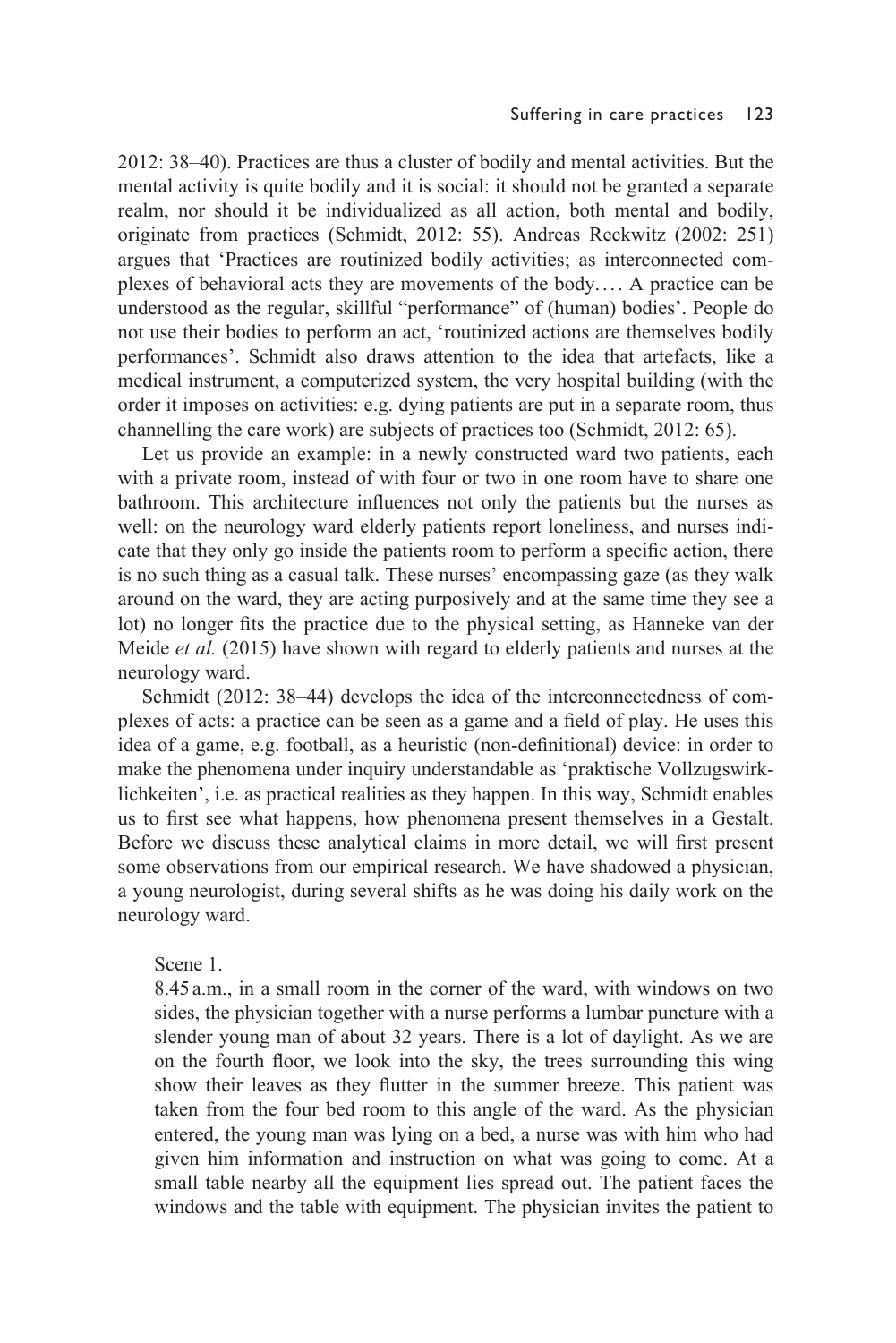#### 124 F. Vosman *et al.*

lie down and relax, with his back to him, whereas the nurse is facing the patient. The doctor tries to make the puncture. The procedure fails. The patient gets even more tense than he already was, the lines in his face getting tight. The doctor tells him to relax, tries again, another failure. The doctor then asks the young man to sit up on the bed, with his face towards the nurse, and asks to arch his back. As the doctor prepares for the third attempt the nurse silently holds the left shoulder of the patient, puts her other hand at the right temple, she caresses his head with her thumb, almost unobtrusively. The puncture succeeds, within seconds the fluid is out and the physician cleans the back of the patient and leaves the small room, up to his next activity, leaving the patient and the nurse behind, I hear her talking in a subdued voice to the young man, still somewhat in shock. He has not said a single word, but his body has done the talking.

#### Scene 2.

12.15 a.m. the same physician performs another lumbar puncture. This time it is at the ward, in a four bed room, with indeed four patients, three women and a young man in and around their beds. The young man, in his mid thirties, lies in his bed as the physician tells him that he will make a puncture. The patient puts his headphones away. A nurse, another person than this morning, assists, pulling the curtain around the bed. This patient is a knowledgeable patient, he has been on the ward several times and the lumbar puncture is not his first. As the doctor fiddles around with needle, the lab tube and a shallow metal bowl, a nurse from another ward comes in, and says something to one of the other patients. In the meantime hot food is delivered by the team responsible for that: tablets are brought for all four patients, the lady patients are asked what they would like to drink. The odour of a detergent mingles with the smell of the hot food. The nurse stands at the foot of the bed. The doctor tries his best to perform a puncture, as the patient lies on the bed with his back towards the doctor and his face towards the curtain. After two failures the young man shrieks in the local dialect 'doctor, doctor, stop, I don't want this anymore, if things are like this than I do not want to have the medical exam'. The doctor convinces him to give it a last try. The patient gives in, but one can see that he is upset and angry. The third try fails as well, the doctor gives up and says, 'we'll see this afternoon' and leaves the room.

What is it that we see? We are not referring to the why question (causes and effects), like the competence of the physician: during the many shifts we have seen the neurologist at work performing the punctures frequently and with success. Thus there are many why's (circumstances, cooperation, time pressure, etcetera). When we talked afterwards about our observation to the care professionals of this ward they immediately started looking for causes and for possible quick changes, or they debased the story: 'you know, this is what happens'. The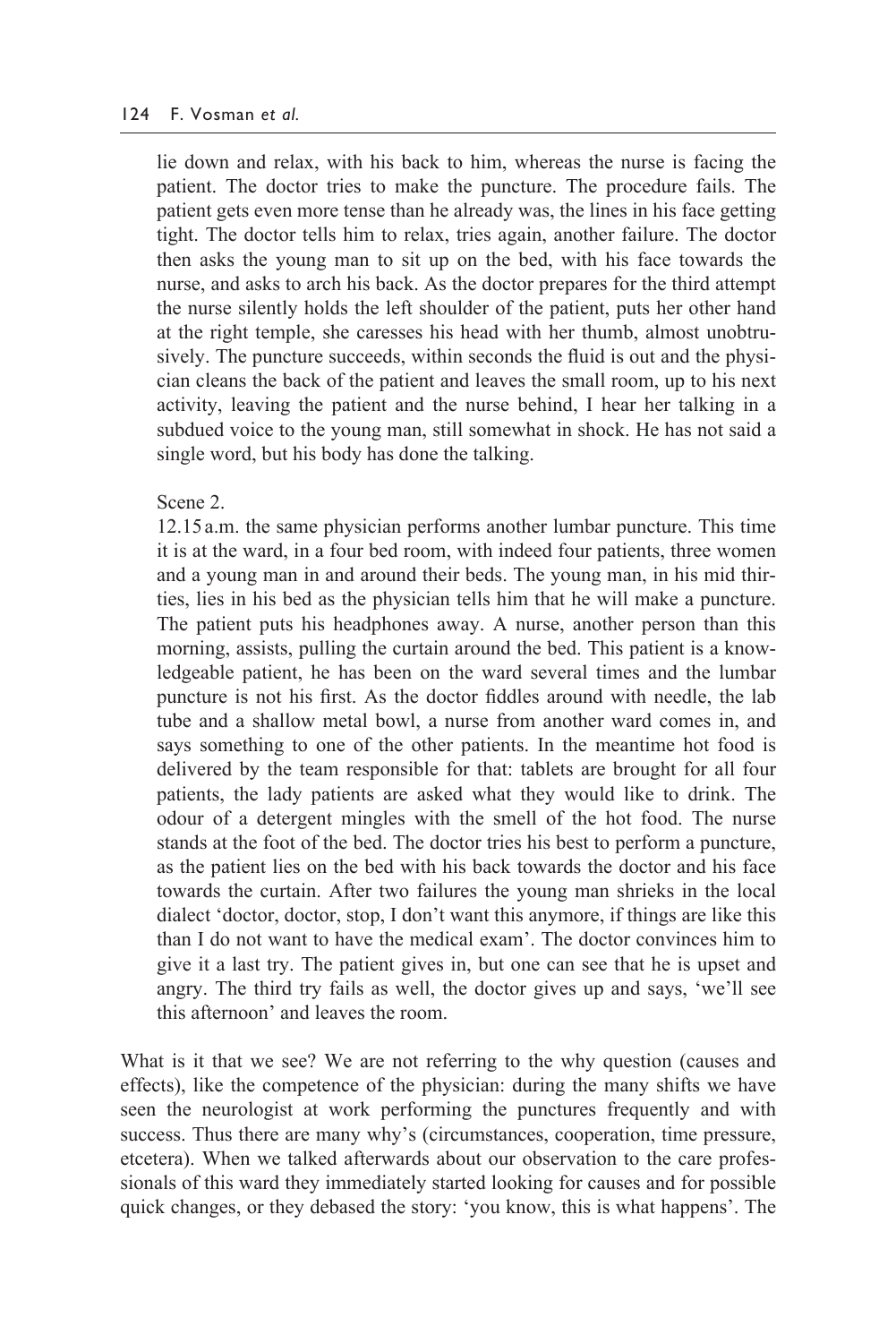what question is another question than the why question. What do we see? On an organizational level one can see the density of the second scene compared with the first one: many people, more sounds, more turbulence on the field and activities separated from each other, not taking notice of what activity takes place next to you. If we try to answer the ethnographic question what is done and how, and how the phenomena show themselves while using the practice theory approach, we can see doctors, nurses, patients acting together, reacting or not (at least in a visible, noticeable way) to each other. We can also see, thanks to the comparison of both scenes, what is lacking on the field; so to say the shadow of acts not committed and of positions not taken. Indeed, the nurse in the second scene does not face the patient and does not take a position in eye sight of the patient. If we go one step further we see the co- acting in a diagnostic practice. This does not necessarily imply bringing a practice to some accomplishment. In scene one it seems that the tiniest little gesture of the nurse, striking the patients face, without a word, is part of the practice: she just knows what to do. In the second scene it is striking that even if the same technical procedure is followed there is no co-acting: physician and nurse are not attuned to each other. They do not play the game of getting the intervention done, whilst minimalizing the harm for the patient. One may say that in the second scene all are on the field but the play is no co- enactment. Materiality acts here in a clear way: the small, light room compared with the four bed room does its work.

 Schmidt (2012: 30–33) stresses the heuristic character of his idea of practices as games on a field. Schmidt uses the expression 'Sehhilfe' (ibid.: 76). Rather than a definition, the notion of a game as a heuristic tool stands for the ability to see the *what and how* of actions and of events in situ. Observing care practices as a game on a field opens up what is happening in a situated here and now: the positions on the field, who is there, the interactions or the non-existence of interaction, the materiality and how it acts back, how bodyliness works, how the physical presence of the players functions in the game, how their senses (looking, touching and in the hospital often: smelling) are at work. Furthermore, Schmidt (2012: 103ff.) adds the idea of antagonistic play on the field. The coacting, of a nurse with a physician, can be maladjusted or antagonistic. When a senior nurse guides a young neurologist, who has just started his work on the ward, she gently directs his actions: 'it is advisable to ask for the consultancy of the opthalmogist before 10 a.m., no, do not wait, do it right away, otherwise he'll come only tomorrow'. But in another case she surreptitiously infringes his orders to arrange a meeting with the family of the patient tomorrow afternoon and organizes the meeting for the very same day. 'He [the neurologist] finds it hard to understand that things are deteriorating so quickly; this family has to know asap'. And she takes the heat that very afternoon when the family is there and he says angrily that he has 'other things to do' until he blends in. Patients can be opponents to caregivers as well, even while they are in the hospital for good cause. Nurses have a striking expression for that: these patients are 'not adequate', they do not blend in into what patients are expected to do, say, or how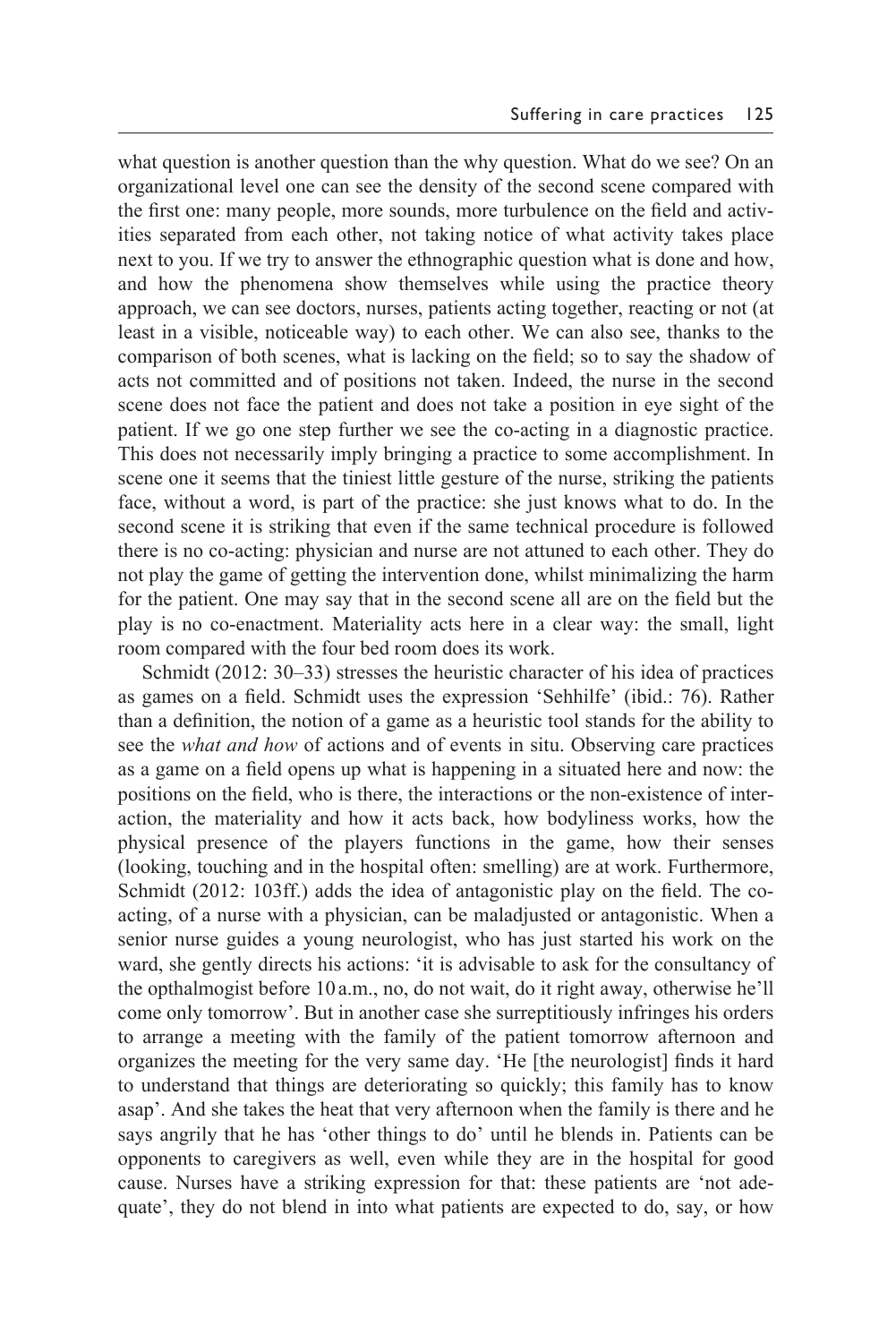they should cope, take drugs and prepare themselves for a next step. Feldman and Orlikowski (2011) in their analysis of the emergence of practice theories, point to the attention paid to power and inequality. Asymmetry in particular, however, i.e. asymmetric positions in the field, seems to be an important clue for practice theory. Asymmetry may arise when some participants have more opportunities to use materialities and their bodies in the practice and to determine what is being transformed in the practice than other participants. In the case of care practices, nurses and physicians and patients co- act, and materiality acts upon them, but these participants do not have equal opportunities to enact the practice. However, can this heuristic approach, with the idea of a game and of the asymmetrical co- acting on the field, harbour the good of the patient? Can it take into account what the patient has undergone?

#### **Passibility in care practices**

Now, on the level of content, with regard to passibility, Schmidt opens up to that dimension, first, as he reflects on the social visibility of what shows itself in the game on the field, and second, as he reflects on what unites all on the field, i.e. bodily knowledge of the game.

 In their own way, patients undergo the care practices they participate in: the way they move, speak or remain silent, the very fact that they accept undergoing these practices as such. But they undergo illness at the same time: their disease is a process that just takes place. We recall Ricoeur's ([1960] 1986) *passibilité*. Patients are actors but they are sentient and passible beings as well. Undergoing does not imply reflection, it does imply being subjected to what comes to us and it brings about inner movements, experiences and emotions. The patient of scene 1 does not have to reflect on the light flooding into the room, nor does the patient of scene 2 have to reflect on the noise level or on the smells in the room. Yet they undergo what is done and said. The body knows this, in an experiential way: 'we have been here before, and therefore ...'. Passibility is also about painful undergoing, about suffering and dying, phenomena people don't do but undergo. The heuristic approach of a practice should thus not only expose the doings and sayings but the undergoings as well. This seems to be crucial to understand hospital care practices. A lot of these practices are intrusive, be it diagnostical or therapeutical. In the hospital, patients enter a world that molds them, not only via medical practices but also by the web of practices that comprise the organizational molding of everyday life in the hospital. Patients suffer and some will die. In this regard patients are in a really different position than nurses and physicians on the field. Surely, all are vulnerable, patients ánd doctors, but complaints of a serious nature made patients into specific kinds of participants in medical caring practices: they participate in the mode of enduring both the disease and the care process. The heuristics of these care practices have to be able to notice where in the field the undergoing of treatment emerges, where they announce themselves. Using the expression 'announce' does not mean to give a voice to what the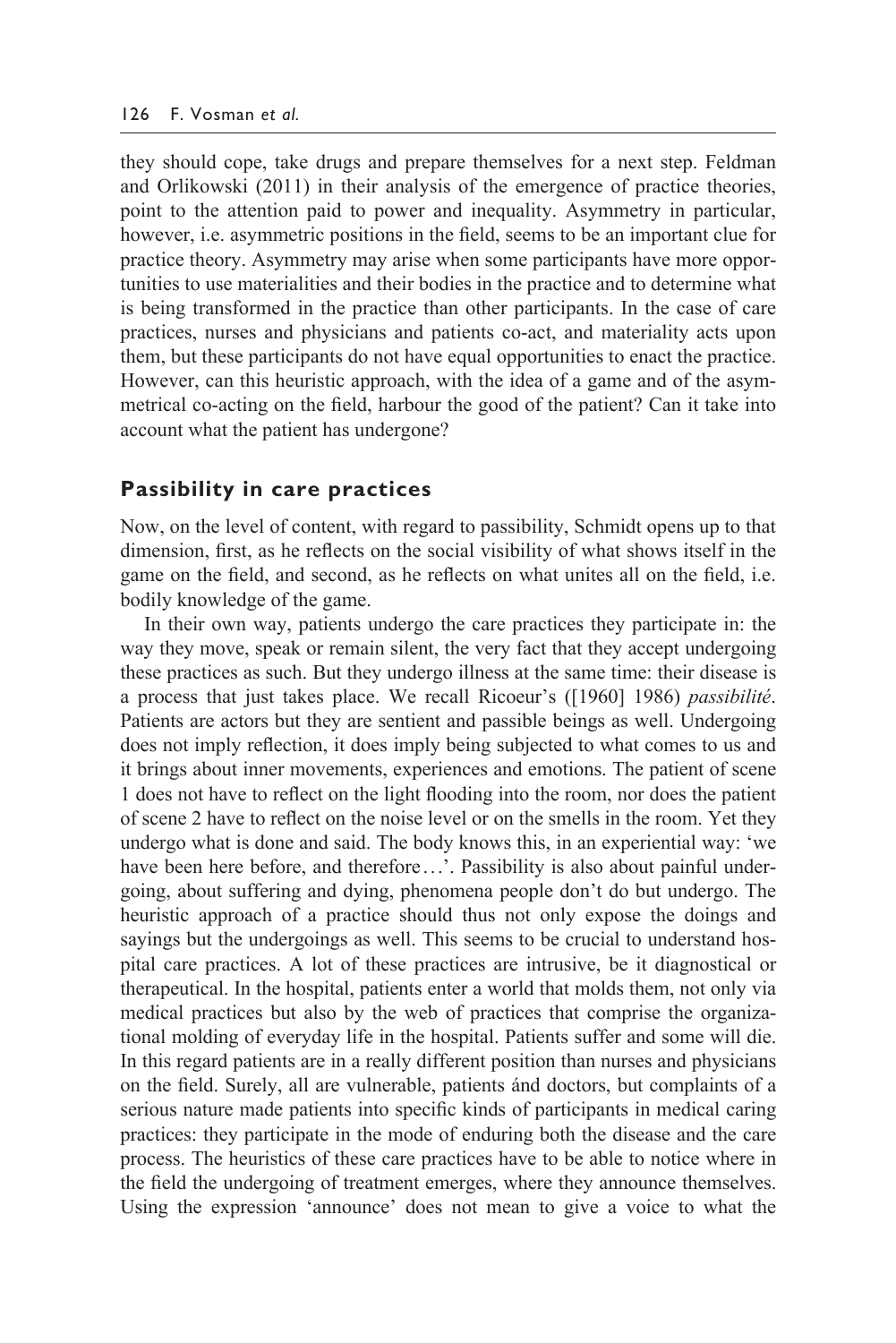patient is undergoing, what he (or she) is 'experiencing'. Mostly the undergoing of treatment announces itself in a silent way, in inner speech, or in the murmuring between patients: 'I get irritated because of the loud snores of that old rattler at the window'; 'I always get upset when that doctor comes in, he is so icy'. 'The pain in my bowels is excruciating, throbbing'. Rarely does it come out loud. The enduring does not become an autonomous kind of participation by voicing these experiences: the passible continues to be there, whether outspoken or silent. Even if official hospital knowledge translates much of the passibility of the patients in words of action (e.g. patients making their complaints known, making a decision and the other way around, reacting on possibility via action of caregivers: informing patients, autonomy, choices, shared decision making), these phenomena are precisely non-active. Any theory, that immediately starts translating passibility into action, moves away from realities that come upon a patient. If we pursue the practice approach of care in order to open up complexity and cope with it, passibility deserves a proper conceptual place, precisely because we are dealing with caring for and being cared for. Otherwise we lose the very essence of the experience of being a patient.

### **Conclusion: praxeology and passibility**

Let us return to our opening question whether practice theory can open up to what we are seeing in complex hospital care practices, notably signs of pain, illness and suffering and of the undergoing of treatment in general. First, Schmidt's (2012: 231ff.) account of how to conduct praxeological research entails that researchers should take an interest in how bodies present themselves, how they make themselves visible for observation. This is not just a matter of a researcher looking at a phenomenon, instead the inquiry is about the practical bringing about of social visibility. Seeing and acknowledging what is seen (by the participants in a practice, a researcher included) are part of the practice itself. When observing a patient lying down for diagnostics, we are in a position to observe a scene that is basically open to other participants in the practice. Drawing on Hannah Arendt's (1958: 63) basic understanding of what is 'public', namely that what can be seen, what is perceivable by all, Schmidt states that there is a plurality of positions: all are basically in a position to share the attention for what shows itself. What seems to be intimate (getting a puncture) is at the same time social visibility. Looking at the puncture is not just observation in an encounter. According to Schmidt observing means taking part in joined attention to what shows itself in a practice. But then what about the not blatantly visible passibility, these inner movements, the inner speech and experiences that befall people? While passibility is often not manifestly open to the immediate gaze, its latency can be turned into a focus of attention. This is because passibility is part of the 'Verweisungszusammenhang' (Schmidt, 2012: 236–237; 244), the network of cross- references of all that makes the practice a practice, including the unspoken and the unseen. Thus there is an opening for silent passibility.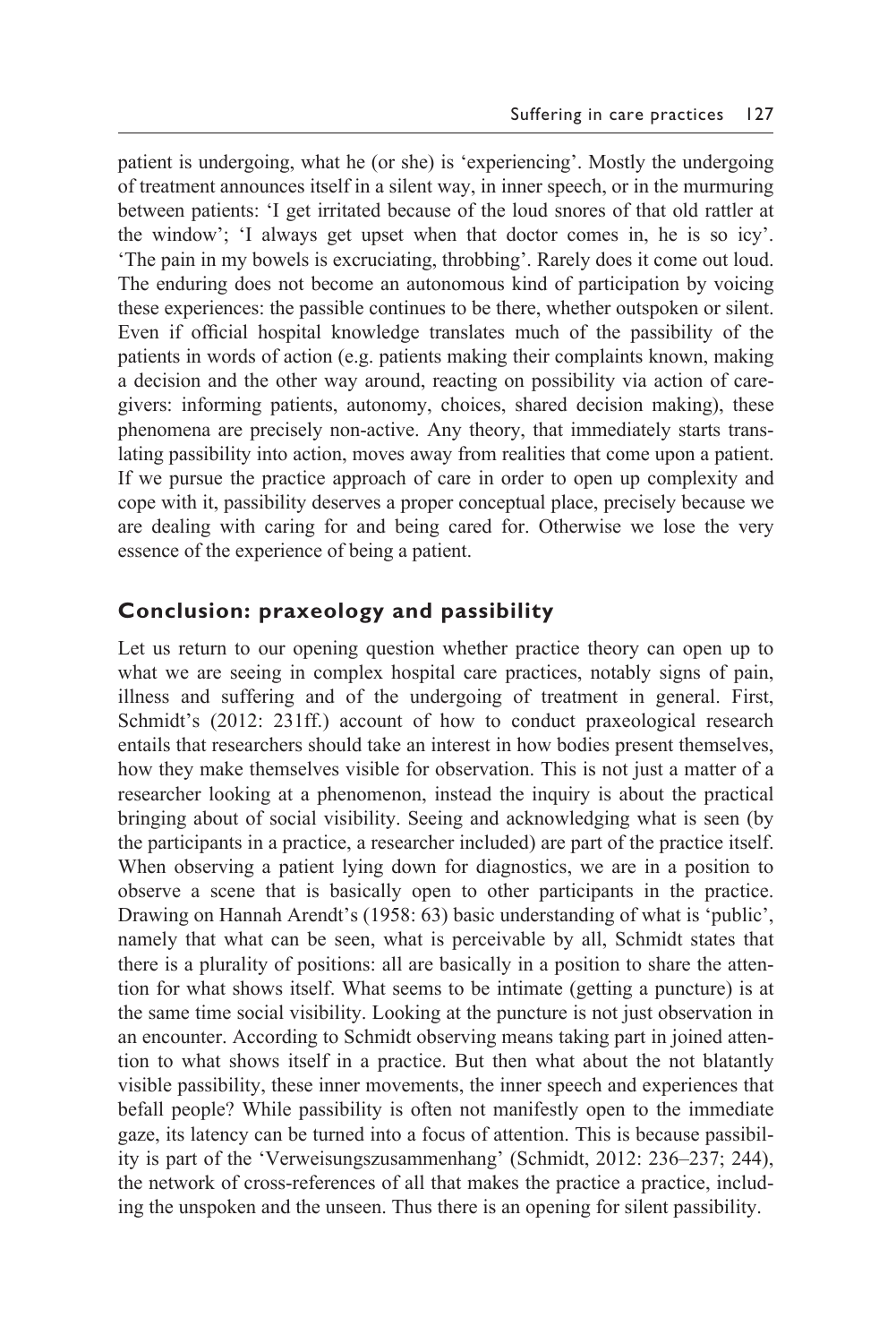Second, patients in their bodyliness are participants of care practices. We must add that this vision is more radical than the policy views that attribute a larger role to patients, such as in 'sharing in decision making', or turning patients into 'copractitioners'. Such statements are often perfunctory: they are about the organizational hassle physicians and nurses have to go through, a job where they can use the help of patients. While appealing to patients and their own will is potentially favourable and may be useful to get care givers out of their self-referential organizational problems, this kind of 'cooperation' is something different than acknowledging that patients are participants in care practices. From a praxeological perspective, the practice is, so to say, *in* the patient: they carry the practice in a bodily way. They are not the objects of a practice, as one might think. Without them there is no game and no field. Yet patients are constantly evicted from the practice. As a manager of the hospital remarked in a quasi- cynical way in a board meeting, 'it is such a pity that we cannot carry on, on our own, and we have to deal with patients' (i.e. without patients we could do things much more efficiently). She was thus critically pointing at the marginalization of patients from the practice of care in the hospital. Patients in their suffering are often seen as object of 'our', i.e. caretakers practices. However, all participants of the practice can acknowledge the suffering and more broadly speaking the passibility of ill people. Such acknowledgement is not a matter of empathy, but a matter of consciousness about positions, including a participant in the practice who is ill, and the possibility to change one's position and take the perspective of the patient. Once again we postpone an immediate normative nor a psychological interpretation (empathy) and advocate realistic heuristics: what shows itself? Taking the perspective of the participantpatient means switching to that particular position, taking that perspective and realizing that apart from complaints (about illness) and of concerns (of what the disease means to the patient) passibility is at work. Participation is not just about autonomy and decisions, it is about being on the field as a sufferer.

 We have two leads now with regard to suffering. The first is the social visibility of a practice, i.e. the visibility of the 'what and how' for the participants in the game. Performing as well as getting a puncture is taking part in one single care practice. The patient with his or her suffering is in the practice and can be acknowledged, as all in the practice can be aware of their position in the field and the possibility of changing their position. This is not a matter of psychology, of empathy, or the realm of the inner world. We should not retreat to psychology but remain within the praxeological approach. The position-taking is about awareness about one's position on the field and allowing stepping to another position, stepping behind the patients as co- actors, taking their perspective and getting in touch with passibility as it acts, even if it is in a muffled way. The second lead is that suffering, undergoing pain, disease, being mesmerized by worries is part of the practice of care, as patients in their bodily presence show themselves in the practice. In fact the acknowledgment is an act of identifying what the practice is about; it is about acting on the field, about positions and about what shows itself on the field.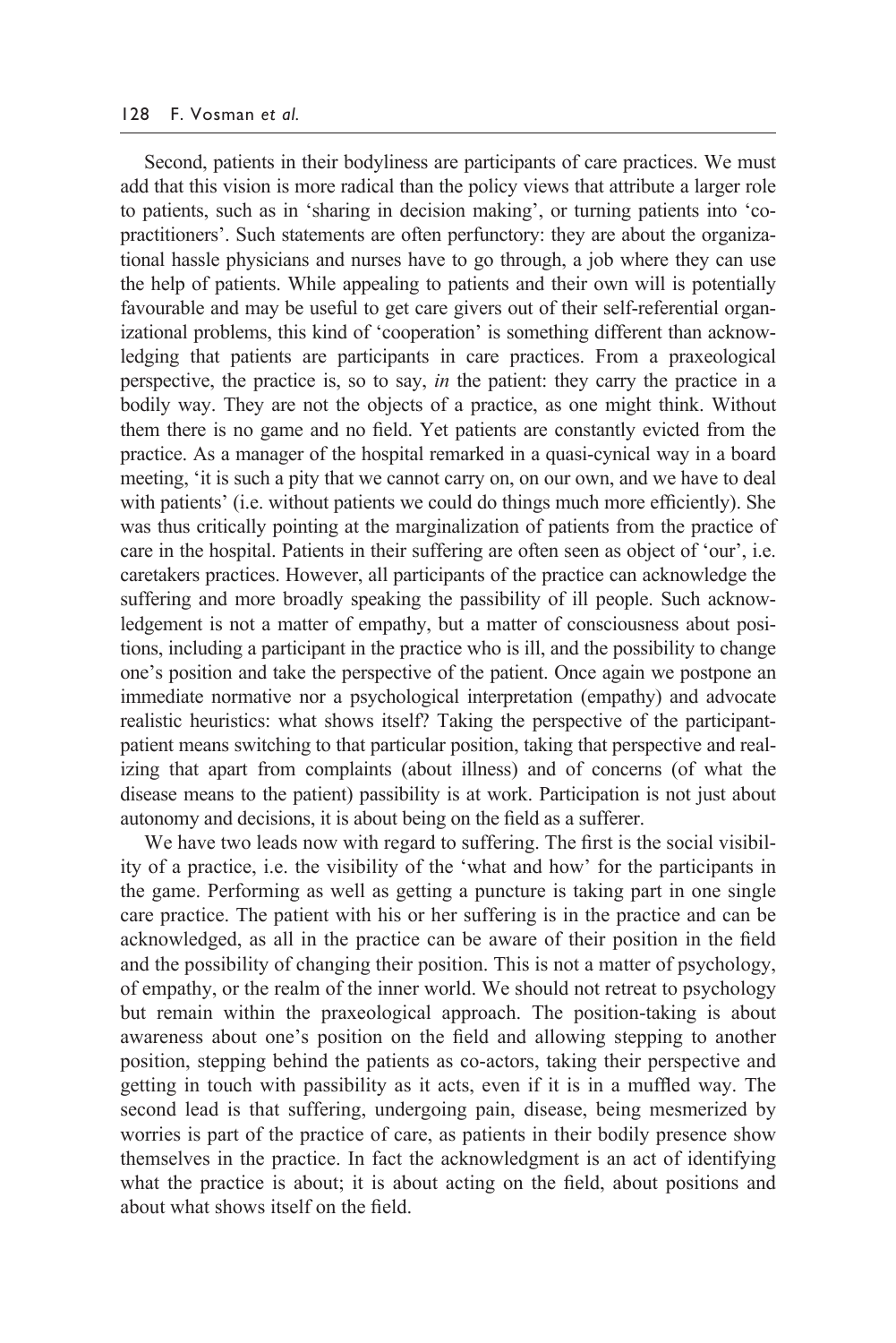Our proposal is to broaden the sayings and doings of a practice with the undergoing of treatment. This fits into Schmidt's theory, as he emphasizes the occurrences on the field, the positions and the relations between the positions. Our proposal is to replace the subjective- objective dichotomies with the language of acknowledging positions on the field. As we try to include the enormous complexity of hospital care by framing it in a practice theory approach, we could recast the very idea of actorship. Physicians and nurses are not isolated actors. They are partakers in a practice in which materiality (such as technologies) co- act. We can also view patients as partakers of that very same practice. The very fact of suffering and of being sentient passible beings points to a dimension of practice that should be taken into account in practice theory: undergoing treatment next to doings and sayings. We envisage a much broader use of this idea than only in care practices. Indeed, the concept of embodiment, so central in practice theory, can be rethought, including passibility. For instance, if the work done by a 'rational', 'brain centred' engineer is seen as a bodily performance in praxeological terms, this view could also conceptually incorporate the passibility of the engineers' work. Surely our proposition with regard to undergoing treatment is just one step in coping with complexity. With regard to care practices, however, this step helps to uncover what this practice is about.

#### **References**

- Ament, S., Gillissen, F., Moser, A., Maessen, J., Dirksen, C., Meyenfeldt, M. von and Weijden, T. van der, 2014. 'Identification of Promising Strategies to Sustain Improvements in Hospital Practice: a Qualitative Case Study', *BMC Health Service Research*, 14, 641.
- Arendt, H., 1958. *The Human Condition*. Chicago: University of Chicago Press.
- Broerse, J.E.W. and Bunders, J.F.G., 2010. *Transitions in Health Systems: Dealing with Persistent Problems*. Amsterdam: VU University Press.
- Caldwell, R., 2012. 'Reclaiming Agency, Recovering Change? An Exploration of the Practice Theory of Theodore Schatzki', *Journal for the Theory of Social Behavior*, 42 (3), 283–303.
- Chambliss, Daniel F., 1996. *Beyond Caring. Hospitals, Nurses, and the Social Organization of Ethics*. Chicago: The University of Chicago Press.
- Cooke, Molly, 2013. 'A More Ambitious Agenda for Medical Education Research'. *Journal of Graduate Medical Education*, 5 (2), 201–202.
- Feldman, Martha S. and Orlikowski, Wanda J., 2011. 'Theorizing Practice and Practicing Theory'. *Organization Science*, 22 (5), 1240–1253.
- Füchtbauer, L. Maria, Nørgaard, Birgitte and Mogensen, Christian Backer, 2013. 'Emergency Department Physicians Spend Only 25% of Their Working Time on Direct Patient Care'. *Danish Medical Journal*, 60 (1): A4558.
- Haan, J. de and Rotmans, J., 2011. 'Patterns in Transitions: Understanding Complex Chains of Change', *Technological Forecasting and Social Change*, 78 (1): 90–102.
- Hatch, Mary Jo, 2011. *Organizations: A Very Short Introduction*. Oxford: Oxford University Press.